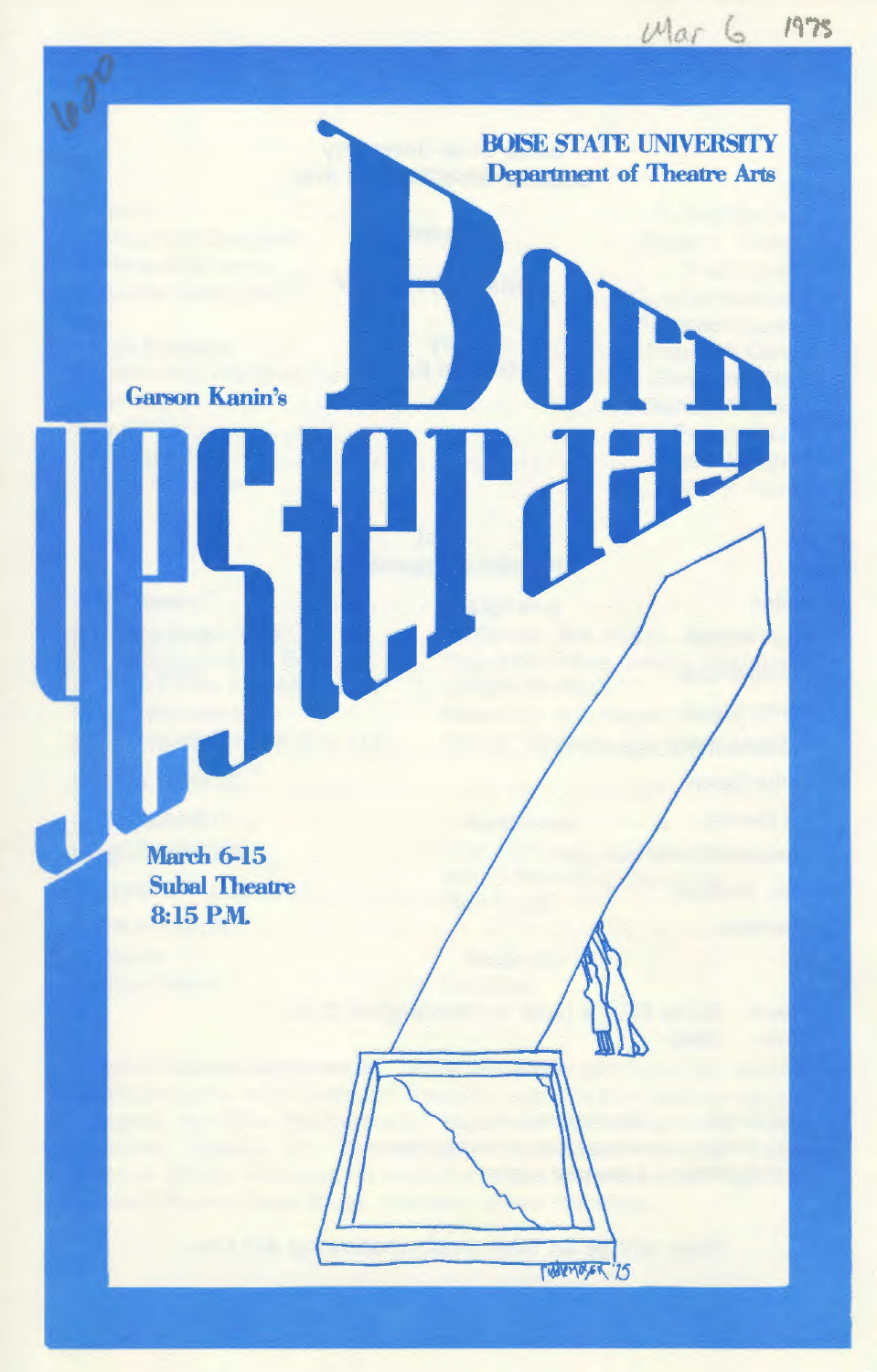# **Boise State University Department of Theatre Arts**

#### **presents**

### **BORN YESTERDAY**

**by Garson Kanin** 

## **Cast (in order of appearance)**

| Senator Norval HedgesRich Durrington |  |
|--------------------------------------|--|
|                                      |  |
|                                      |  |

Place: Suite 67D, a hotel in Washington D.C. Time: 1946

ACT ONE: ACT TWO: About two months later ACT THREE: Late that night September

There will be an intermission following Act One.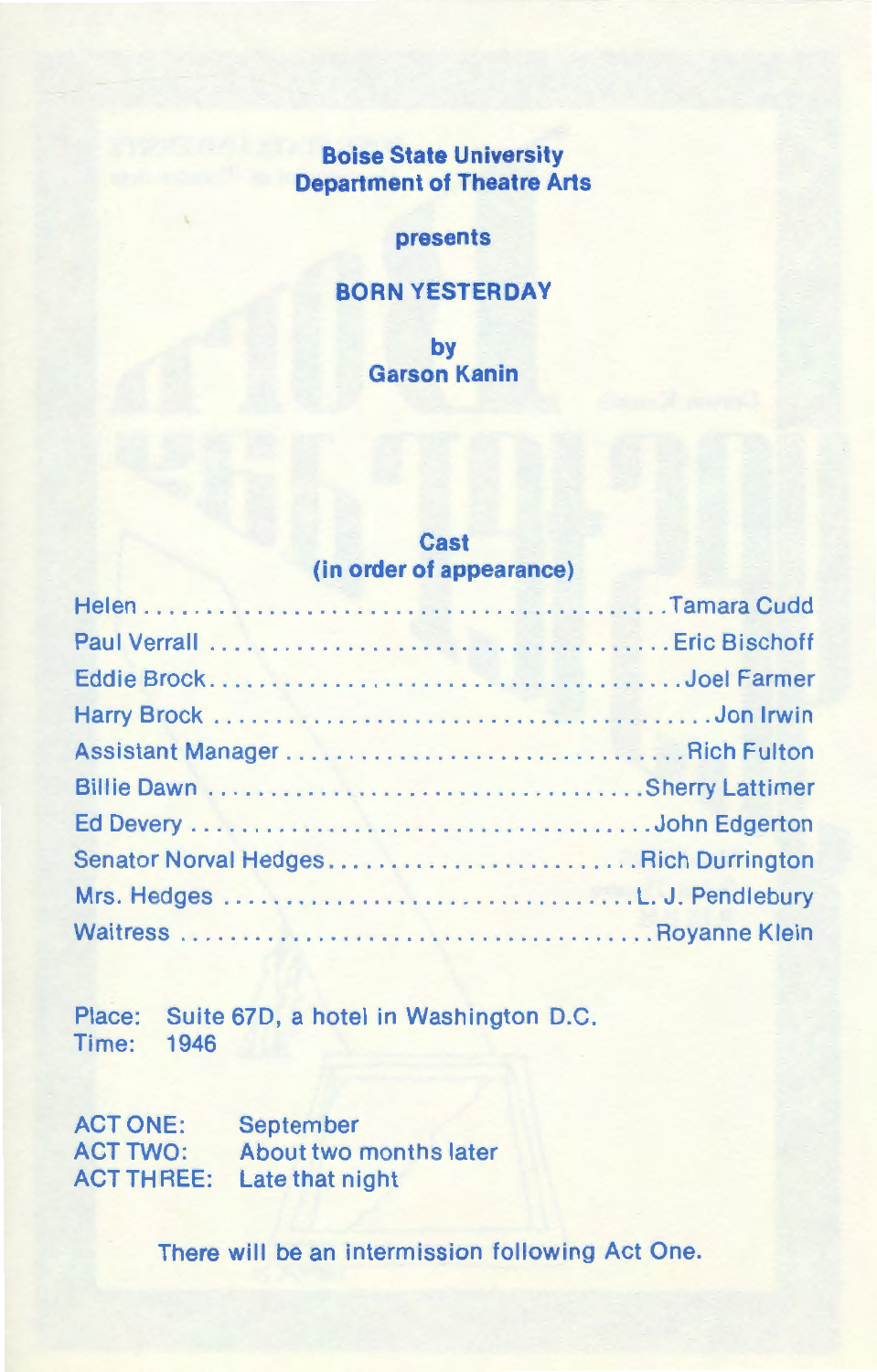### **Production Staff**

| Production Designer Roger L. Bedard     |                       |
|-----------------------------------------|-----------------------|
|                                         |                       |
| Costume Designers Victoria Holloway     |                       |
|                                         | <b>Frances Hopson</b> |
|                                         |                       |
| Assistant to the Director Royanne Klein |                       |
|                                         |                       |
|                                         |                       |
|                                         |                       |
|                                         |                       |
|                                         |                       |

### **Production Crews**

## **Scenery**  Student Employees: **Bruce Richardson, Eric** Bischoff, Dan Peterson, and Dave Farnsworth Members of Theatre Arts 118: Technical Theatre

## Hanging: Bill Nagel, Jon Irwin, Rebekah Oakes, Jenny Sternling, Janelle Walters Running: Bill Nagel (head), Gerrie Tallabus, Elizabeth Streiff

## **Properties**  Carol Prettyman

#### **Costumes**

**Lighting** 

Stacy Ericson, Joanne Olson, Jenny Sternling, David Six, Tam Cudd

**Sound**  Joanne Olson

**Make-Up**  The Cast

**Special Acknowledgements:** Born Yesterday produced by special arrangements with Samuel French, Inc. Poster and program designed by Mike Riddlemoser. Mountain Bell Telephone; Intermountain Supply; Dr. Whitesides, Optometrist; Senator Steve Symms' Office. Haircuts for male members of cast compliments of Russell Myers, Head Shop, Student Union Building.